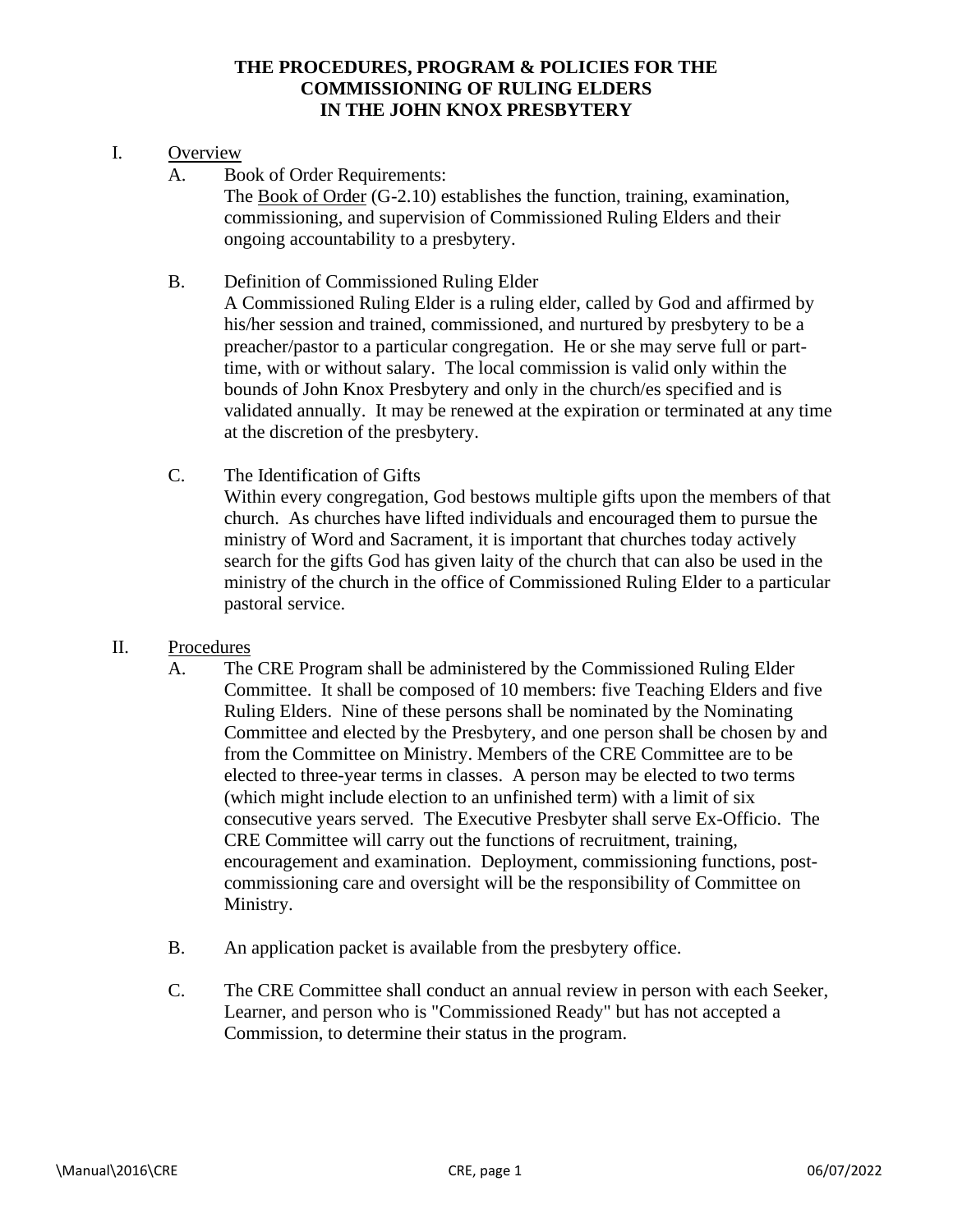## III. Program

- A. Step One Inquirer (A time of discerning God's call)
	- 1. A Ruling Elder believing that he/she has been called by God, and/or, an elder whom the congregation has discerned with gifts for ministry, seeks validation of the call by contacting the Session of the church where he/she is a member.
	- 2. The Inquirer shall have been a member of the PCUSA for two years, an elder for one year, and active in the life of a particular church within the bounds of John Knox Presbytery for at least one year prior to submitting the application to the session.
	- 3. The Session shall contact the Commissioned Ruling Elder Committee for orientation to the process.
	- 4. The session shall consult with the Ruling Elder and, if the individual requests to enroll in the CRE Program, shall review the application form and make a recommendation to the CRE Committee using the Session Endorsement Form. Endorsement by the session means the session is aware that the member is intending to enroll in the CRE Program, sees potential in the individual and that it will be supportive through prayer and encouragement. At this time the session should appoint one of its members as a liaison to the seeker for the duration of the process.
	- 5. After receiving the Application Form and Session Endorsement Form, the CRE Committee shall meet with the Inquirer in person. The interview shall include discussion of the individual's: personal faith, sense of call and motives in seeking enrollment in the program, competency in Book of Order requirements, communication skills, willingness to engage in study/mentoring program and review of information contained in application.
	- 6. Upon approval by the CRE Committee the Inquirer moves to Step Two.
- B. Step Two Seeker (A time of discerning one's gifts)
	- 1. The Seeker will participate in a professional evaluation (e.g. Minnesota Multiphasic Inventory - MMPI) at the Presbytery's expense.
	- 2. The Presbytery Office shall conduct an ethics and background check of the Seeker.
	- 3. The CRE Committee shall vote whether to receive the Seeker into the CRE Program. If approved, the Seeker would move to Step Three, Learner.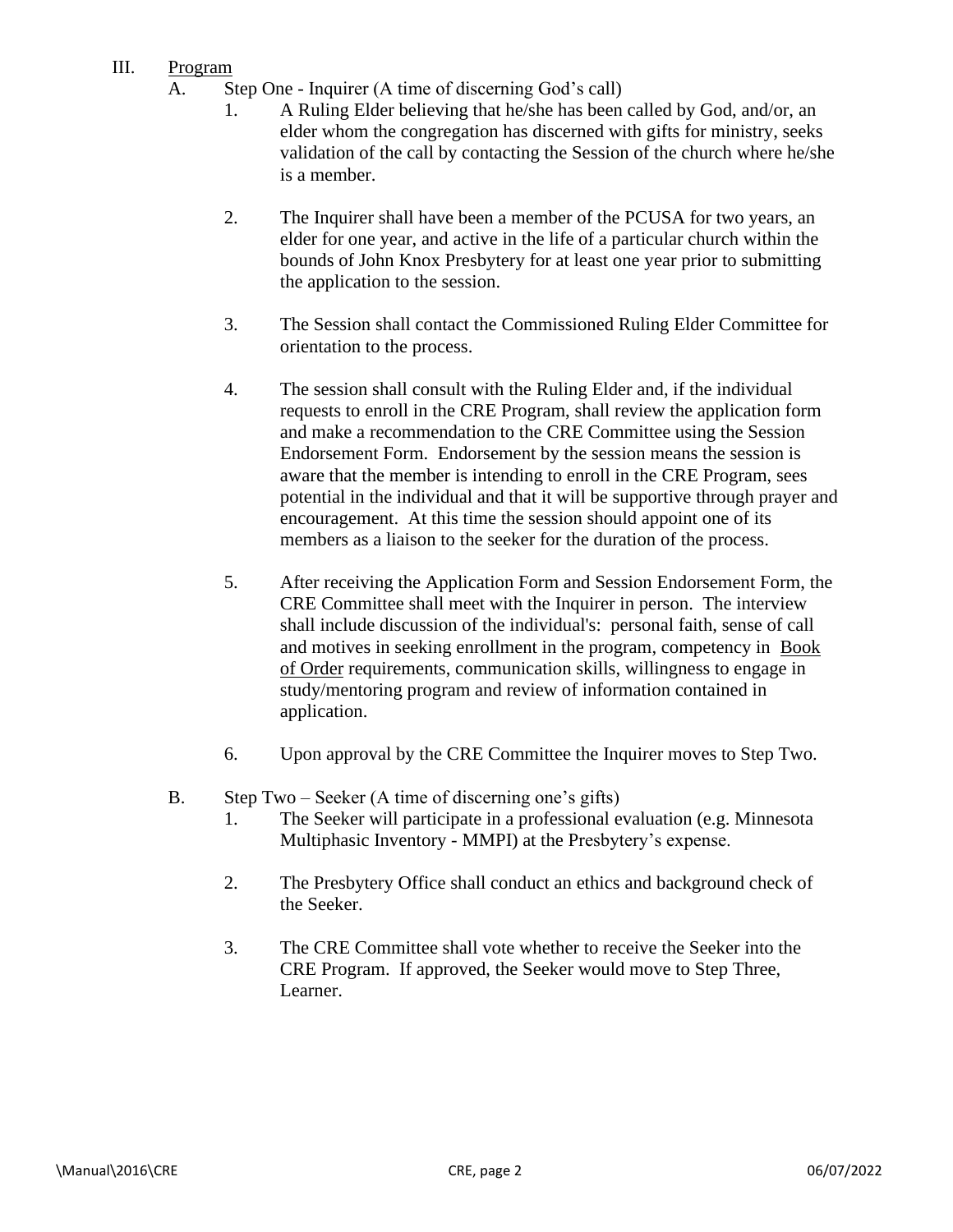C. Step Three - Learner (A time of preparation)

Training will not require the same levels of knowledge required of Teaching Elders. The training for each learner may vary in length, depth and content, depending upon knowledge and understanding at entry into the program. Realistic timelines for completion of requirements will be set for each learner and will usually vary from six to eighteen months. Education for ministry is a lifelong process.

- 1. Upon entry into the Learner phase, an assessment instrument will be utilized by the Learner and the CRE Committee to measure competency in Book of Order requirements and to make learning plans.
- 2. The learner and the CRE Committee shall come to a mutual agreement on the selection of an advisor for the Learner throughout the process. The advisor:
	- a. Shall be recruited by the CRE Committee;
	- b. Shall be a Teaching Elder in the PCUSA and an active member in the John Knox Presbytery;
	- c. Shall have knowledge of and a supportive attitude toward the CRE Program.
	- d. Shall be available to meet with the Learner on a regular basis during the study period, generally once a month;
	- e. Shall in consultation with the CRE Committee make learning plans with the Learner; and
	- f. Shall be reimbursed for travel costs and may receive a stipend.
- 3. The Learning Plan will be tailored for each individual. The basis of the learning plan will include the following core courses offered by the University of Dubuque Theological Seminary:

Introduction to Old Testament Pastoral Care Introduction to New Testament. Presbyterian Polity Reformed Worship and Sacraments Introduction to Preaching Foundations of Christian Education Reformed Theology

Course assessment with instructor's feedback will be available at committee's request. Summary statements of the student's overall performance of a course will be provided at the end of each course. Other requirements may be added to the core courses. A detailed plan, including time-lines, will be written and signed as a covenant between the CRE Committee, the learner, and the advisor.

- a. The Learner shall attend semi-annual weekend classes sponsored by the presbytery. The CRE Committee shall establish the requirements for instruction. Fees will be paid by the learner though the Learner may request a grant from the Session and/or CRE Committee to supplement the cost of the course work.
- b. The Learner is encouraged to attend short-term continuing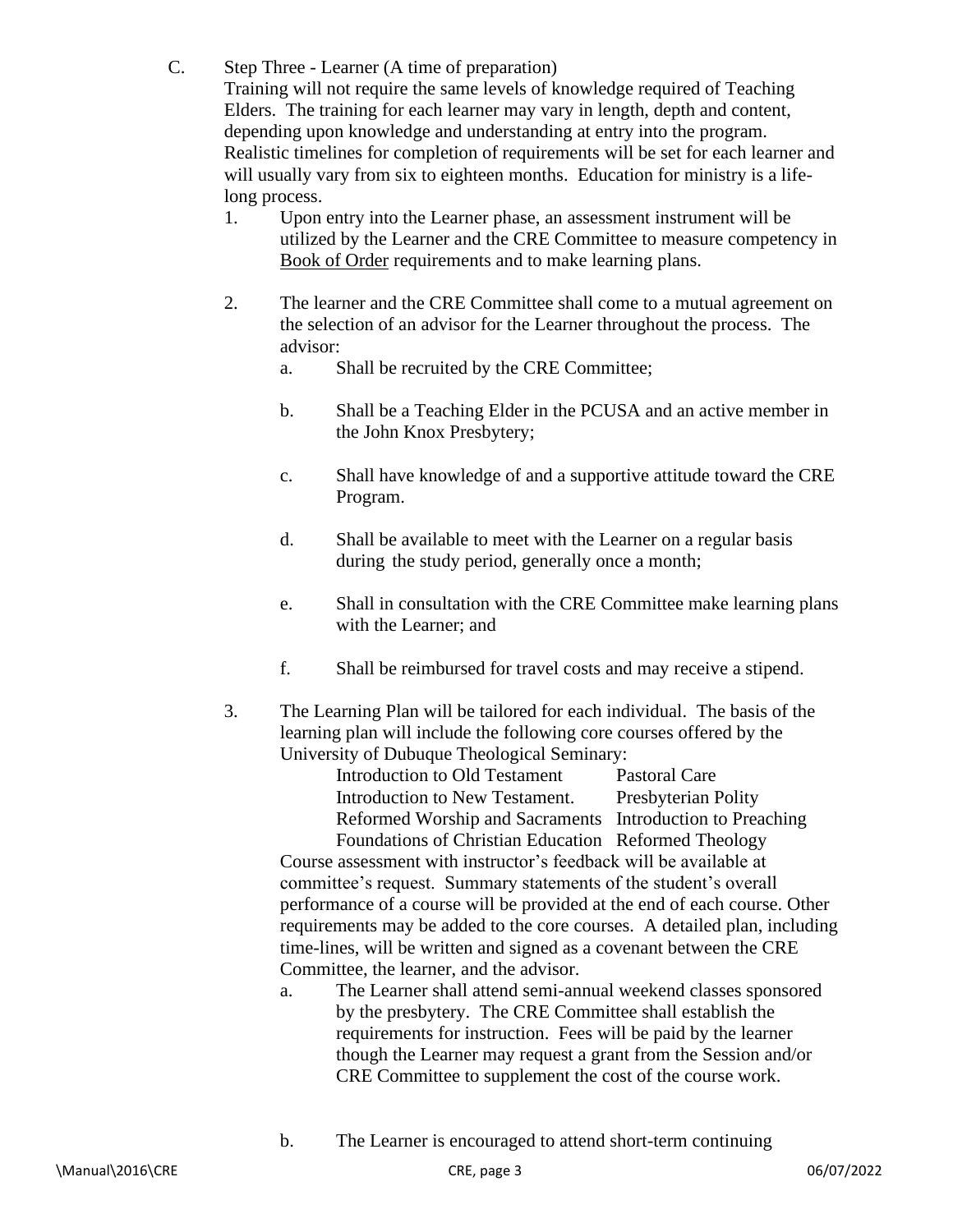education courses such as those offered at Synod School, Rural Ministry Conference, or University of Dubuque Theological Seminary Continuing Education.

- 4. Upon completion of the terms of the learning plans, an examination will be conducted by the CRE Committee including:
	- a. A demonstration of proficiency and knowledge in the areas of Bible, Reformed theology and sacraments, Pastoral Care, Presbyterian polity and preaching and teaching.
	- b. A statement of faith.
	- c. A sermon preached.
	- d. Plans for continuing education.
- 5. Following the successful completion of the examination of the learner, the CRE Committee will attest to Committee on Ministry that the learner has met all requirements and is ready to proceed to Step Four, a commission in John Knox Presbytery.
- D*.* Step Four- Commissioned Ruling Elder (A call to particular ministry or service.) This step is the formal commissioning of the CRE by the Presbytery to a specific field of ministry. Committee on Ministry has oversight of Step Four*.*
	- 1. The learner will be interviewed by COM. Pending the outcomes, the COM may recommend that the individual be given a local commission to a particular church or churches within the bounds of John Knox Presbytery, or, his/her name may be placed on the Supply Preaching List. Before placement on the Pulpit Supply List or to a pastoral position in John Knox Presbytery the Presbytery Office shall run a placement ethics and background check on the individual.
	- 2. The following shall be included in the recommendation for a commission:

The terms of the contract, which shall be negotiated by COM, the individual CRE, and the session/s of local commission.

The terms shall include the name/s of the local commission church/es,; the ministry to be provided, specifying which G-2.1001 functions are requested; the initiating date of service,; the length of service and the compensation for services.

The contract shall be signed by the Chair of COM, the Clerk of Session/s, and the individual.

3. The COM shall present the individual to John Knox Presbytery. The individual shall give a brief summary of her/his faith journey and read her/his statement of faith. If applicable, the terms of the local commission shall be presented to the Presbytery for action.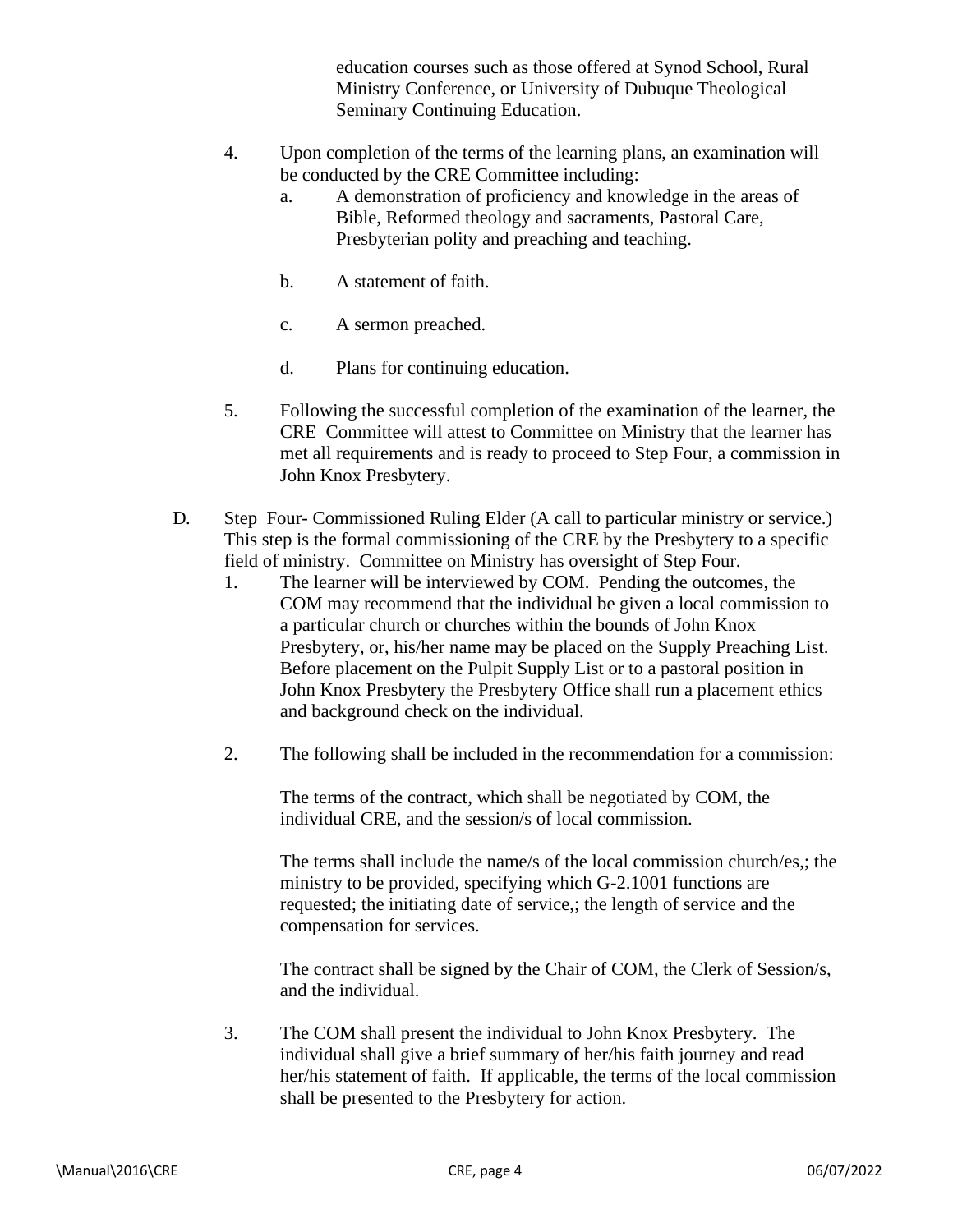- 4. It shall be the responsibility of COM to oversee the Commissioning Service at Presbytery (G-2.1003), including the constitutional questions (W-4.0404).
- 5. The COM shall work with the Commissioned Ruling Elder to develop an appropriate service of recognition which shall be conducted in the local commission church.
- 6. COM shall assign a Teaching Elder as supervisor and mentor. (G- 2.1004) to each CRE to engage in a collaborative, empowering relationship, according to the specific situation.
- 7. In the first three years of a Commissioned relationship, the COM shall conduct an annual review of each specific Commission setting, after which the review will be part of the regular triennial visit. In the first three years, COM will ask the session(s) to complete and return a review form. The COM may conduct additional reviews, if necessary. A representative of COM will conduct the review, meeting with the Session(s) and the CRE as part of the process. The CRE agreement should also be updated at this time.
- IV. Policies
	- A. The Commissioned Ruling Elder
		- 1. Will ordinarily remain a member of the particular church where membership is held while serving a local commission.
		- 2. May be authorized by John Knox Presbytery, when invited by the Session/s of the local commission to perform any or all of the following functions (G-2.1001):

Administer the Lord's Supper.

Administer the Sacrament of Baptism.

Moderate the session of the congregation to which he/she is commissioned (elsewhere called "the local commission").

Perform a service of Christian marriage when invited by the session or other responsible committee, and when allowed by the state.

- 3. May perform other duties as negotiated with the session/s and with the concurrence of COM.
- 4. If not the appointed moderator of session, should attend all session meetings of the local commission*.*
- 5. Shall engage in continuing education each year.
- 6. Shall complete the same Annual Review Form that Teaching Elders in Temporary Supply Contracts complete,